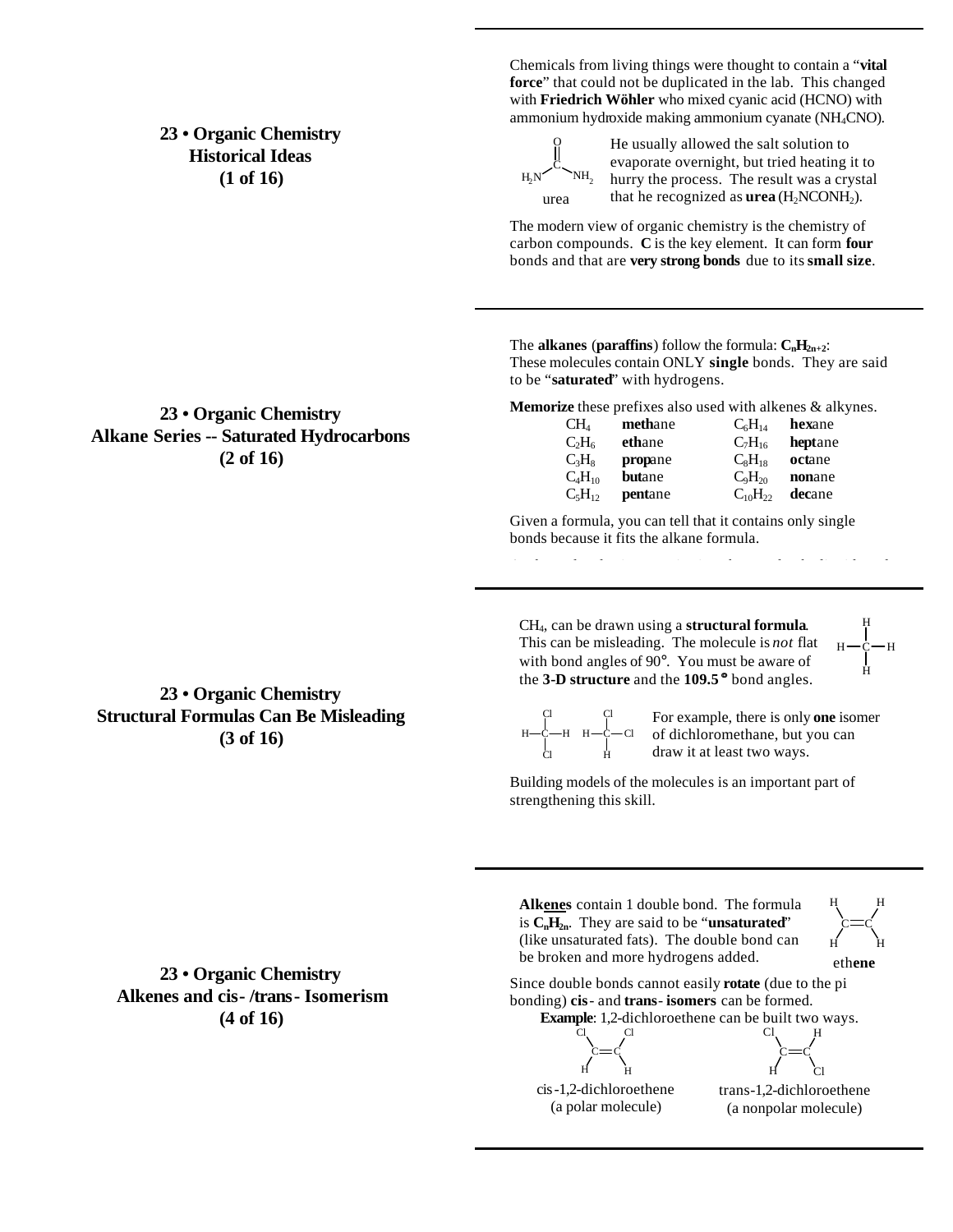## **23 • Organic Chemistry Alkynes, Alkadienes, and Cyclic Hydrocarbons (5 of 16)**

Alk**yne**s contain 1 triple bond (unsaturated). Formula:  $C_nH_{2n-2}$ .

 $H - C \equiv C - H$ eth**yne** (acetylene)

The triple bond is linear, so no cis/trans isomerism occurs.

**Alkadienes** are molecules with **two** double bonds. They have the **same formula** as the alkynes,  $C_nH_{2n-2}$ .

Example:  $C_4H_6$  is named 1,3-butadiene because the double bonds start on carbons #1 and #3.

 $H_2C^2$ CH<sub>2</sub> H H



**Cyclic compounds** contain **rings** having the **same formula** as the alkenes,  $C_nH_{2n}$ . Example: **cyclo**propane, C<sub>3</sub>H<sub>6</sub>.

The basic idea is to name the molecule after the **longest** continuous chain of **carbon** atoms. **Side groups** are listed with #'s to indicate the C atom to which they are attached.

| Side Groups:                                                                                            | -Cl chloro    | -Br bromo                          | -I iodo |
|---------------------------------------------------------------------------------------------------------|---------------|------------------------------------|---------|
| $-CH3$ methyl                                                                                           | $-C2H5$ ethyl | $-C_3H_7$ propyl, etc.             |         |
| $\mathbf{di} = 2$ groups                                                                                |               | $tri = 3$ groups tetra- = 4 groups |         |
| 2,2,3-tribromobutane (not $2,3,3$ -)<br>Note that we # the carbons from<br>whichever end results in the |               |                                    |         |
| smallest numbers.                                                                                       |               |                                    |         |

While drawing the isomers of pentane,  $C_5H_{12}$ , students draw this structure, naming it **2-ethylpropane**. (a chain of 3 C's with an ethyl group) The longest chain is **four** C's, and *should* be named **2-methylbutane**.



A similar error is to draw and name "**1-methyl**something".

 $H - C - C = 0$ H H H H *5 bonds to C*

**Two more tips**… **double check** that each C has **four** and **only four** bonds. Also, remember that N and O atoms have **lone pairs** of e<sup>-</sup>'s although they are seldom drawn. (Impt. for steric #!)

C ਮ੍ਰ $\mathcal{L}^{\mathbf{C}\mathbf{H}_2}$  $_{\rm H_2C}$  $CH<sub>3</sub>$ C  $\frac{H}{a^2}$ 

Some molecules have the ability to **rotate polarized light**.

These molecules can be **recognized** by a C atom (the **chiral** carbon) bonded to **four different groups**.

3-methylhexane

 $_{\rm H_3C}$ 

CH<sub>3</sub>

This carbon is bonded to H, methyl, ethyl, & propyl groups.

You can build two versions of this molecule that are "**nonsuperimposable mirror images** of each other." One will rotate light **clockwise**, one **counterclockwise**.

In biology, these are called dextro- and levo- (D and L) forms.

# **Naming Organic Compounds (Organic Nomenclature Using IUPAC Rules) (6 of 16)**

**23 • Organic Chemistry**

**23 • Organic Chemistry Common Errors in Drawing/Naming Structures 1-methyl***something* **& 2-ethyl***something* **(7 of 16)**

> **23 • Organic Chemistry Optical Isomers Chiral Compounds (8 of 16)**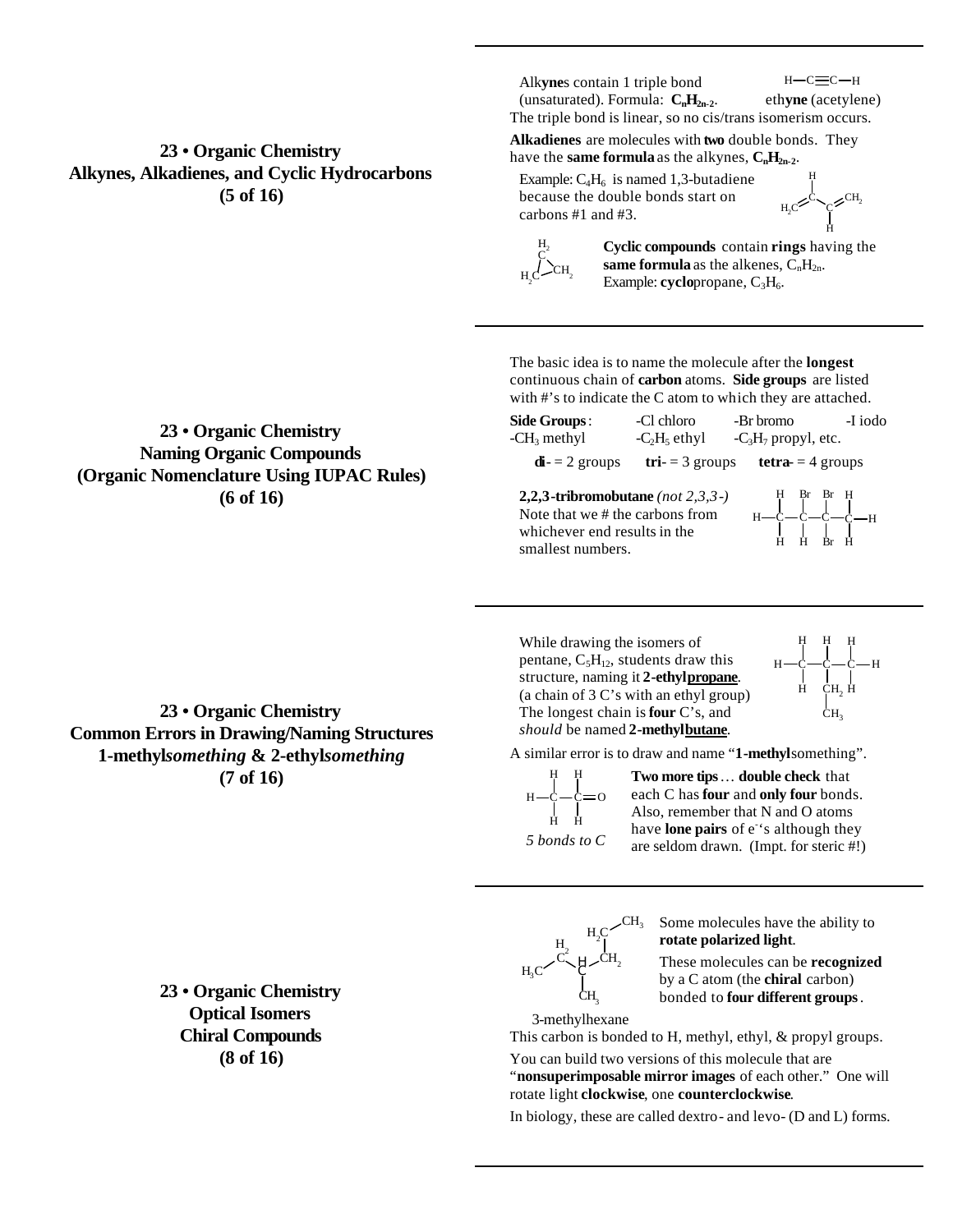**ethene** is also called **ethylene propene** is also called **propylene**

#### C  $H<sub>2</sub>$  $\rm CH_{_3}$ HC  $_{\rm H_3C}$

 $_{\rm H_3C}$ 

2-methylbutane is also called **isopentane**. "**Iso**-" means the **same**… the same two methyl groups come branch from C #2. 2-methylpentane is isohexane, etc.

**2,2-dimethylpropane** is called **neopentane**. These common names show up occasionally in names… such as in isopropyl alcohol.



 $CH<sub>3</sub>$ C  $\mathrm{CH}_3^{}$ 

 $CH<sub>3</sub>$ 

Benzene,  $C_6H_6$ , is unique. It can be drawn as shown, but the actual structure involves a circular **pi** bond  $(sp^2)$ orbitals  $&$  delocalized  $e^{\cdot s}$ .

two resonance structures Benzene is also shown with a **circle** as the pi bond.

The carbon #'s can be used for substituted benzene. Example: **dichlorobenzene 1,2**- is known as the **ortho**- position

**1,3**- is known as the **meta**- position **1,4**- is known as the **para**- position



Paradichlorobenzene: the main ingredient in some moth balls.

C  $3 \searrow$ 2

C

 $1\,C$ 

**Alcohols** General formula:  $\mathbf{R}\text{-}\mathbf{O}\text{-}\mathbf{H}$   $[\mathbf{R} \approx \text{Rest of molecule}]$ <sup>1</sup> **C** atoms are classified as **primary** (1), **secondary** (2), or **tertiary** (3) by the number of C atoms it is bonded to. A **primary alcohol** has the -OH group bonded to a primary carbon, etc.

This is not a base because the -OH is covalent, not ionic. **Naming**: group + "alcohol" (e.g. ethyl alcohol or ethanol)

**Ethers** General formula:  $\mathbf{R}\text{-}\mathbf{O}\text{-}\mathbf{R}'$   $[\mathbf{R}' \text{ can } = \mathbf{R}]$ , but not H] **Naming**: two groups + "ether" **diethyl ether** was the 1st effective surgical and dental anesthetic.

 $\mathsf{C}$  1

C  $H<sub>2</sub>$ O C  $H<sub>2</sub>$  $CH<sub>3</sub>$ 



Aldehydes and ketones both have a **C=O** group (**carbonyl group**). **Aldehydes** have it on an **end** carbon. **Ketones** have it on a **middle** carbon. **Reactions**: **Primary** alcohols can be oxidized into **aldehydes**. **Secondary** alcohols into **ketones**.

**23 • Organic Chemistry Aromatic Compounds Benzene and its Derivatives (10 of 16)**

**23 • Organic Chemistry Common Names You Should Know About (9 of 16)**

> **23 • Organic Chemistry Functional Groups I Alcohols and Ethers (11 of 16)**

**23 • Organic Chemistry Functional Groups II Aldehydes and Ketones (12 of 16)**